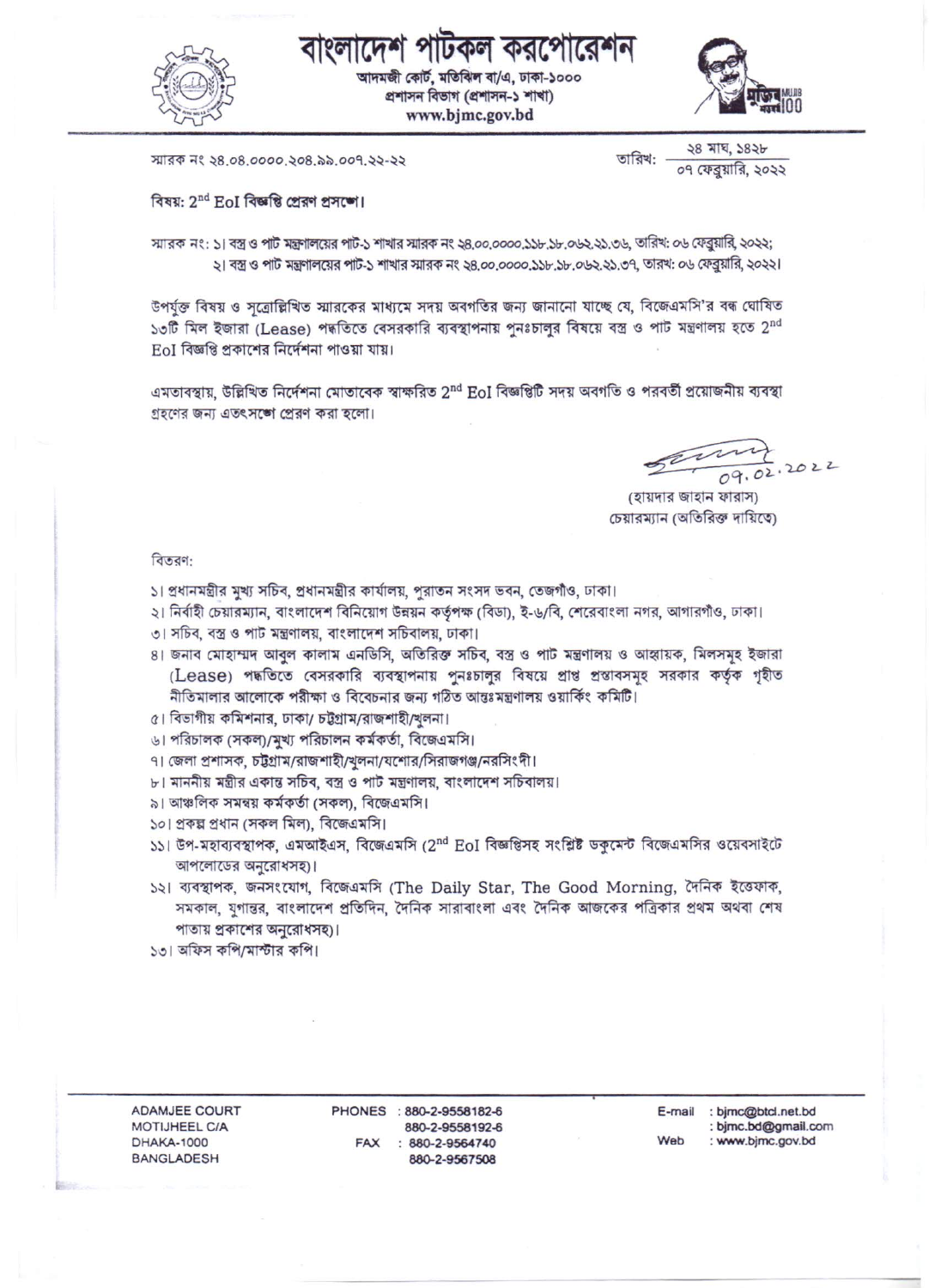





## **Bangladesh Jute Mills Corporation (BJMC)**

Ministry of Textiles and Jute

| 2 <sup>nd</sup> Invitation for Expression of Interest (EoI) |                                                                   |                                                                                                                                                                                                                                                                                                                                                                                                                                                                                                        |  |  |  |
|-------------------------------------------------------------|-------------------------------------------------------------------|--------------------------------------------------------------------------------------------------------------------------------------------------------------------------------------------------------------------------------------------------------------------------------------------------------------------------------------------------------------------------------------------------------------------------------------------------------------------------------------------------------|--|--|--|
| (International)                                             |                                                                   |                                                                                                                                                                                                                                                                                                                                                                                                                                                                                                        |  |  |  |
| <b>GOVERNMENT OF THE PEOPLE'S REPUBLIC OF BANGLADESH</b>    |                                                                   |                                                                                                                                                                                                                                                                                                                                                                                                                                                                                                        |  |  |  |
| 1                                                           | Ministry                                                          | Ministry of Textiles & Jute                                                                                                                                                                                                                                                                                                                                                                                                                                                                            |  |  |  |
| $\overline{2}$                                              | Agency                                                            | Bangladesh Jute Mills Corporation (BJMC)                                                                                                                                                                                                                                                                                                                                                                                                                                                               |  |  |  |
| 3                                                           | <b>Inviting Entity Name</b>                                       | Bangladesh Jute Mills Corporation (BJMC)                                                                                                                                                                                                                                                                                                                                                                                                                                                               |  |  |  |
| $\overline{4}$                                              | Invitation for                                                    | Award of Lease for operation of the state-owned<br>Jute Mills                                                                                                                                                                                                                                                                                                                                                                                                                                          |  |  |  |
| 5                                                           | <b>Invitation Ref. No</b>                                         | 24.04.0000.204.99.007.22-21                                                                                                                                                                                                                                                                                                                                                                                                                                                                            |  |  |  |
| 6                                                           | Date                                                              | 07.02.2022                                                                                                                                                                                                                                                                                                                                                                                                                                                                                             |  |  |  |
|                                                             | <b>KEY INFORMATION</b>                                            |                                                                                                                                                                                                                                                                                                                                                                                                                                                                                                        |  |  |  |
| 7                                                           | <b>Selection Process</b>                                          | Award of Lease to the highest scoring bidder<br>ranked on the basis of combined score of technical<br>and financial proposals weighted equally from<br>among responsive bidders.                                                                                                                                                                                                                                                                                                                       |  |  |  |
| PARTICULAR INFORMATION                                      |                                                                   |                                                                                                                                                                                                                                                                                                                                                                                                                                                                                                        |  |  |  |
| 8                                                           | Name & Address of the office<br>- Opening of the Offers/Proposals | Bangladesh Jute Mills Corporation (BJMC)<br>Adamjee Court (Anex-1),                                                                                                                                                                                                                                                                                                                                                                                                                                    |  |  |  |
|                                                             |                                                                   | 115-120, Motijheel C/A, Dhaka-1000, Bangladesh.                                                                                                                                                                                                                                                                                                                                                                                                                                                        |  |  |  |
|                                                             | <b>INFORMATION FOR EoI</b>                                        |                                                                                                                                                                                                                                                                                                                                                                                                                                                                                                        |  |  |  |
| 9                                                           | Last date & Time of EoI Submission                                | Date: 20.03.2022 Time: 5.00 PM (BST)                                                                                                                                                                                                                                                                                                                                                                                                                                                                   |  |  |  |
| 10                                                          | <b>EoI</b> Submission Place                                       | Bangladesh Jute Mills Corporation (BJMC)<br>Chairman Section (Room No. 506)<br>4th Floor, Adamjee Court (Anex-1),<br>115-120, Motijheel C/A, Dhaka-1000, Bangladesh.                                                                                                                                                                                                                                                                                                                                   |  |  |  |
| 11                                                          | Opening Date and Time of EoI                                      | Date: 21.03.2022 Time: 11.00 AM (BST)                                                                                                                                                                                                                                                                                                                                                                                                                                                                  |  |  |  |
| 12                                                          | Other details                                                     | Submission of EoI should be made in closed<br>format bearing the name and address of the<br>individual/firm, EoI no. & date and be addressed to<br>the EoI issuing authority in 07 (seven) copies in<br>English including 01(one) 'ORIGINAL', in<br>separate packets and in the form of book binding.<br>Both the `ORIGINAL` and `COPIES` shall have to<br>be covered within a single packet. The bidder shall<br>have to mention the page number serially in every<br>page of submitted EoI document. |  |  |  |
|                                                             | <b>INFORMATION FOR BIDDER</b>                                     |                                                                                                                                                                                                                                                                                                                                                                                                                                                                                                        |  |  |  |
| 13                                                          | Names of the mills to be leased out                               | # Chattogram Region<br>Gul Ahmed Jute Mills Ltd. Kumira,<br>(1)<br>Chattogram; (2) M.M. Jute Mills Ltd. Sitakunda,<br>Chattogram; (3) R.R. Jute Mills Ltd. Sitakunda,<br>Chattogram;                                                                                                                                                                                                                                                                                                                   |  |  |  |
|                                                             |                                                                   | # Dhaka Region<br>(4) UMC Jute Mills Ltd. Narsingdi; (5) Rajshahi<br>Jute Mills Ltd. Shyampur, Rajshahi; (6) Jatio Jute<br>Mills Ltd. Raipur, Sirajganj.                                                                                                                                                                                                                                                                                                                                               |  |  |  |